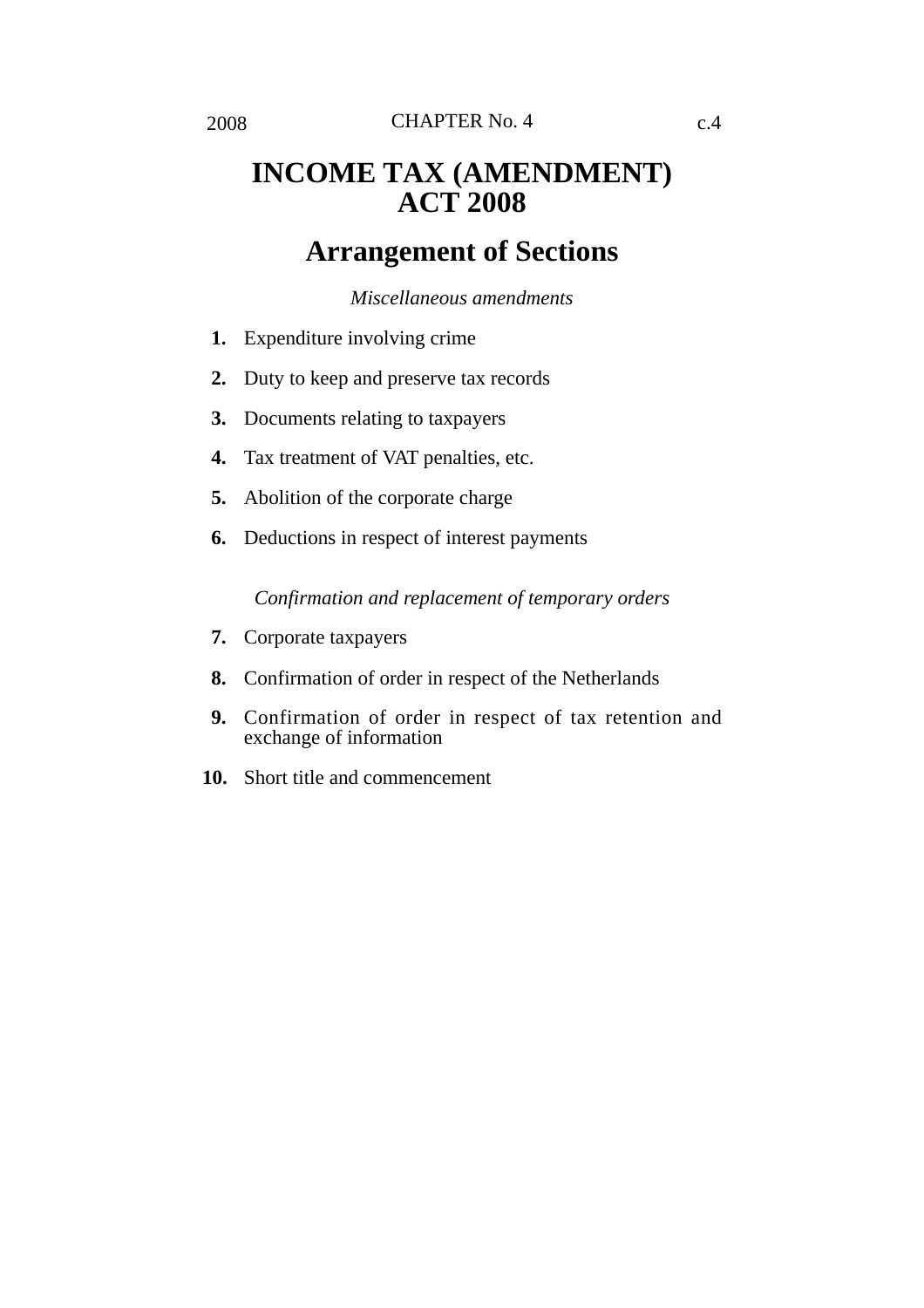

**Jule of Ham Signed in Tynwald: 11th March 2008**<br>**10 In Wit** Theceived Royal Assent: 11th March 200 Received Royal Assent:11th March 2008 Announced to Tynwald: 12th March 2008 to Wit

### **AN ACT**

to make miscellaneous amendments to the Income Tax Acts; and for connected purposes.

**BE IT ENACTED by the Queen's Most Excellent Majesty, by** and with the advice and consent of the Council and Keys in Tynwald assembled, and by the authority of the same, as follows:—

*Miscellaneous amendments*

**1.** After section 29 of the Income Tax Act 1970 insert —

involving crime

**30.** (1) No deduction shall be allowed for any purpose [XXI p.260] under the Income Tax Acts in respect of expenses incurred — "Crimerelated payments

- (a) in making a payment if the making of the payment constitutes a criminal offence, or
- (b) in making a payment outside the Island if the making of a corresponding payment in the Island would constitute a criminal offence in this Island.

(2) No deduction shall be allowed for any purpose under the Income Tax Acts in respect of expenses incurred in making a payment induced by a demand which constitutes the offence of blackmail under section 23 of the Theft Act 1981.".

 $[c.21]$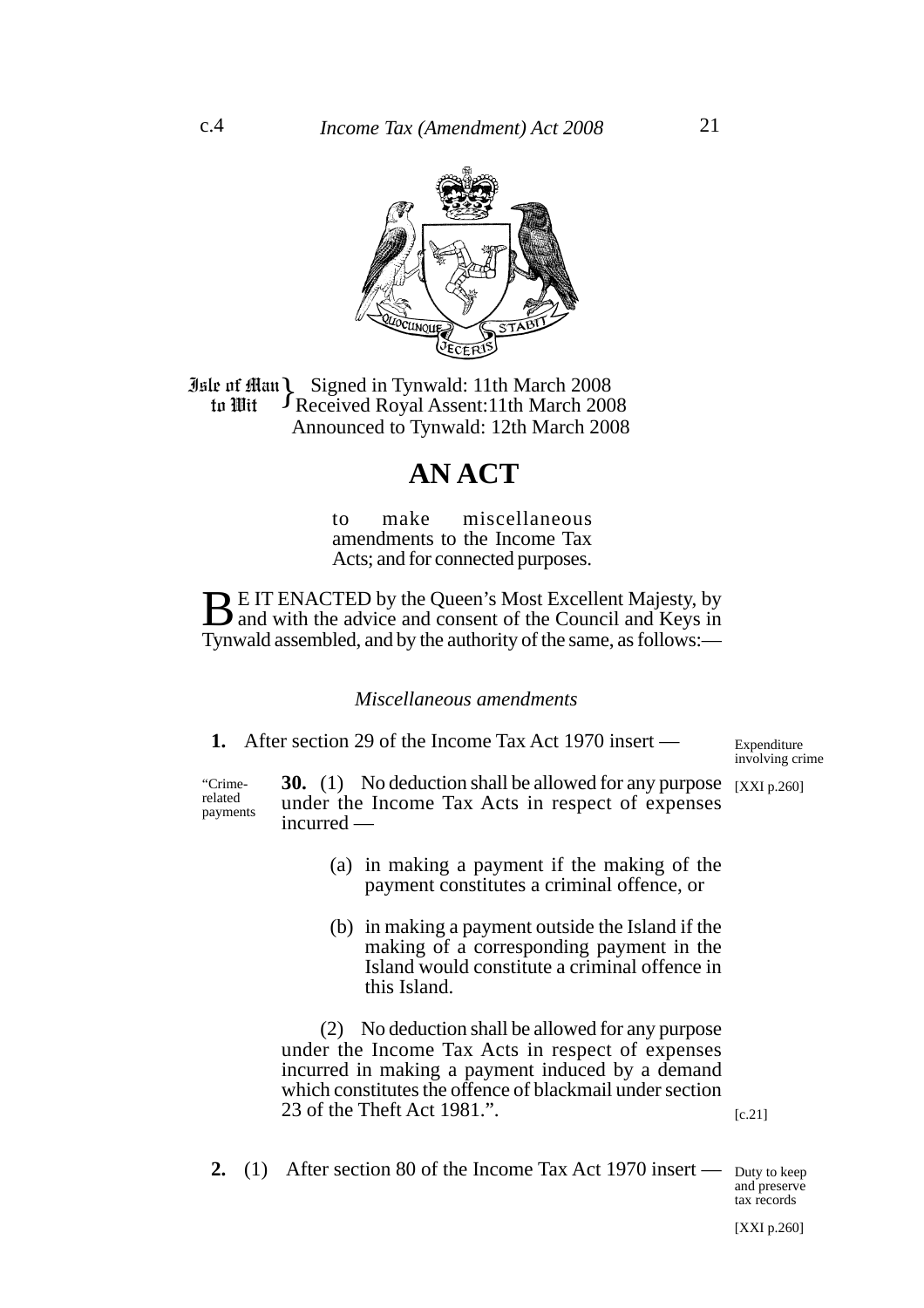"Duty to preserve records

### **80A.** (1) A person who —

- (a) makes and delivers a return in compliance with section 62, 62A, 63, 63A, 66, A66, 68 or 79 must, in accordance with this section, preserve such records as were needed to enable that person to deliver the return; or
- (b) is required to make and deliver a return in compliance with section 62, 62A, 63, 63A, 66, A66, 68 or 79 but has not done so, must, in accordance with this section, preserve such records as are needed to enable that person to deliver the return.
- (2) The records must be preserved
	- (a) in the case of a corporate taxpayer, for 4 years from the end of the relevant accounting period or, if later, 4 years after the delivery of the return in accordance with the relevant section;
	- (b) in the case of a non-corporate taxpayer who carries on a trade, profession or business or who receives income arising from the rents of land (within the meaning of section 58(3)), 6 years from the end of the relevant year of assessment or, if later, 6 years after the delivery of the return in accordance with the relevant section;
	- (c) in the case of other non-corporate taxpayers, 2 years from the end of the relevant year of assessment or, if later, 2 years after the delivery of the return in accordance with the relevant section.

(3) The records required to be preserved under this section are all such records and supporting documents as may be necessary for making a true, correct and complete return and include records of —

- (a) all receipts and expenses in the course of a corporate taxpayer's activities, and the matters in respect of which the receipts and expenses arise; and
- (b) in the case of a trade involving dealing in goods, all sales and purchases made in the course of the trade.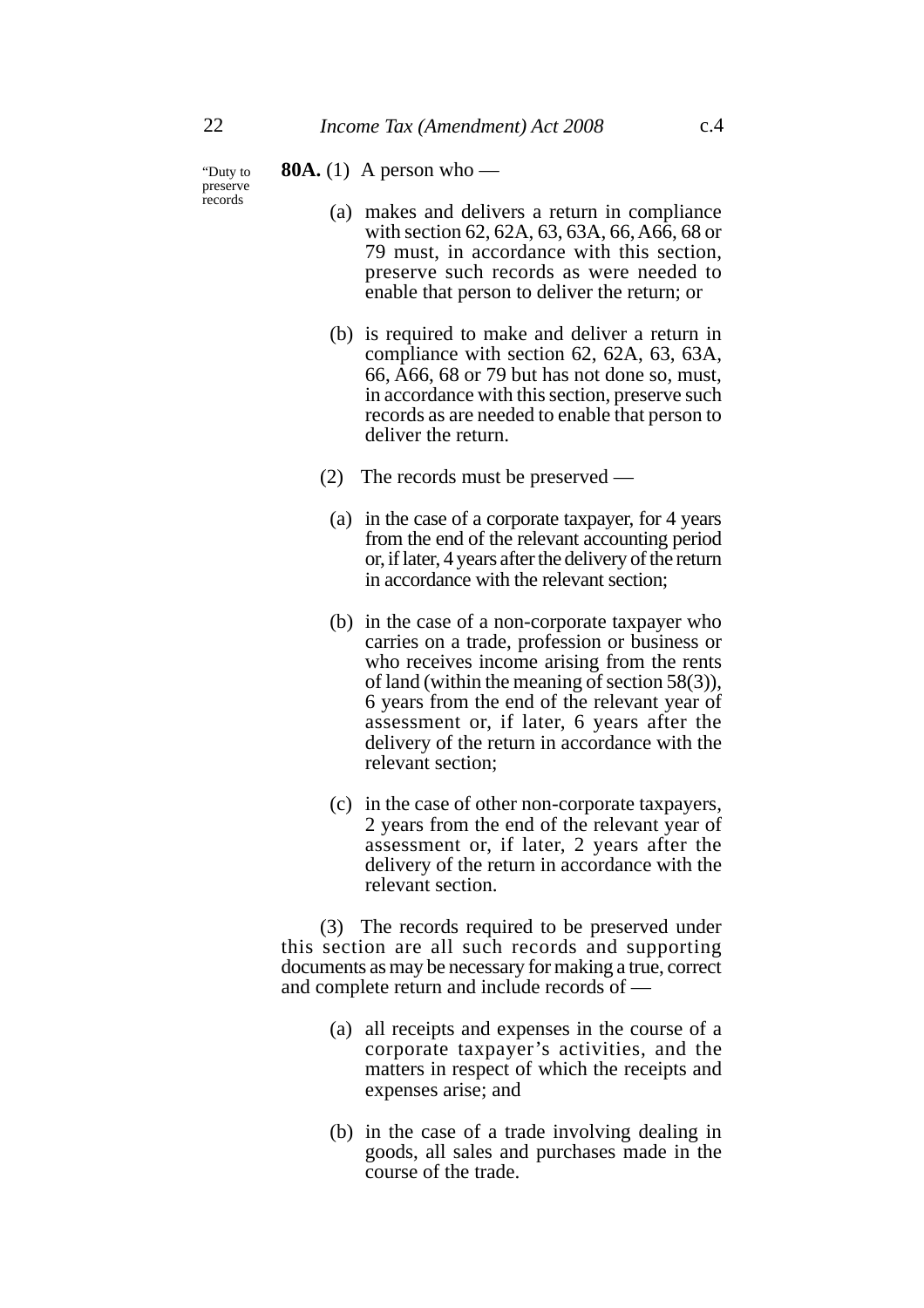(5) The duty under this section to preserve records may be satisfied by the preservation of the information contained in them if the Assessor is satisfied that any facts which the Assessor reasonably require to be proved, and which would have been proved by the records, are proved by other documentary evidence furnished to the Assessor.

(6) Where information is so preserved a copy of any document forming part of the records is admissible in evidence in any proceedings to the same extent as the records themselves.

(7) Any person who fails to comply with subsection (1) is guilty of an offence and is liable on summary conviction to a fine not exceeding £10,000.".

(2) This section shall have effect in respect of records for years of assessment and accounting periods ending after the commencement of this Act.".

**3.** (1) In section 105E of the Income Tax Act 1970 (notices in Documents respect of documents of taxpayers), at the end add —

relating to taxpayers

"(8) Subject to subsection (9), if, on the application [XXI p.260] of the Assessor, 2 members of the Income Tax Commissioners panel give their written consent, the copy and summary under section 105D(4) need not be given to the taxpayer to whom they relate.

(9) Consent shall not be given under subsection (8) unless both Commissioners are satisfied that the Assessor has reasonable grounds for suspecting the taxpayer of fraud.

(10) A Commissioner who gives a consent under subsection (8) shall not be liable in damages for, or in respect of, the consent nor any act or matter done or omitted to be done in relation to the consent unless the act or matter done or omitted to be done is shown to have been in bad faith.

(11) Subsection (10) does not apply so as to prevent the award of damages made in respect of an act or omission on the ground that the act or omission was unlawful as a result of section 6(1) of the Human Rights Act 2001.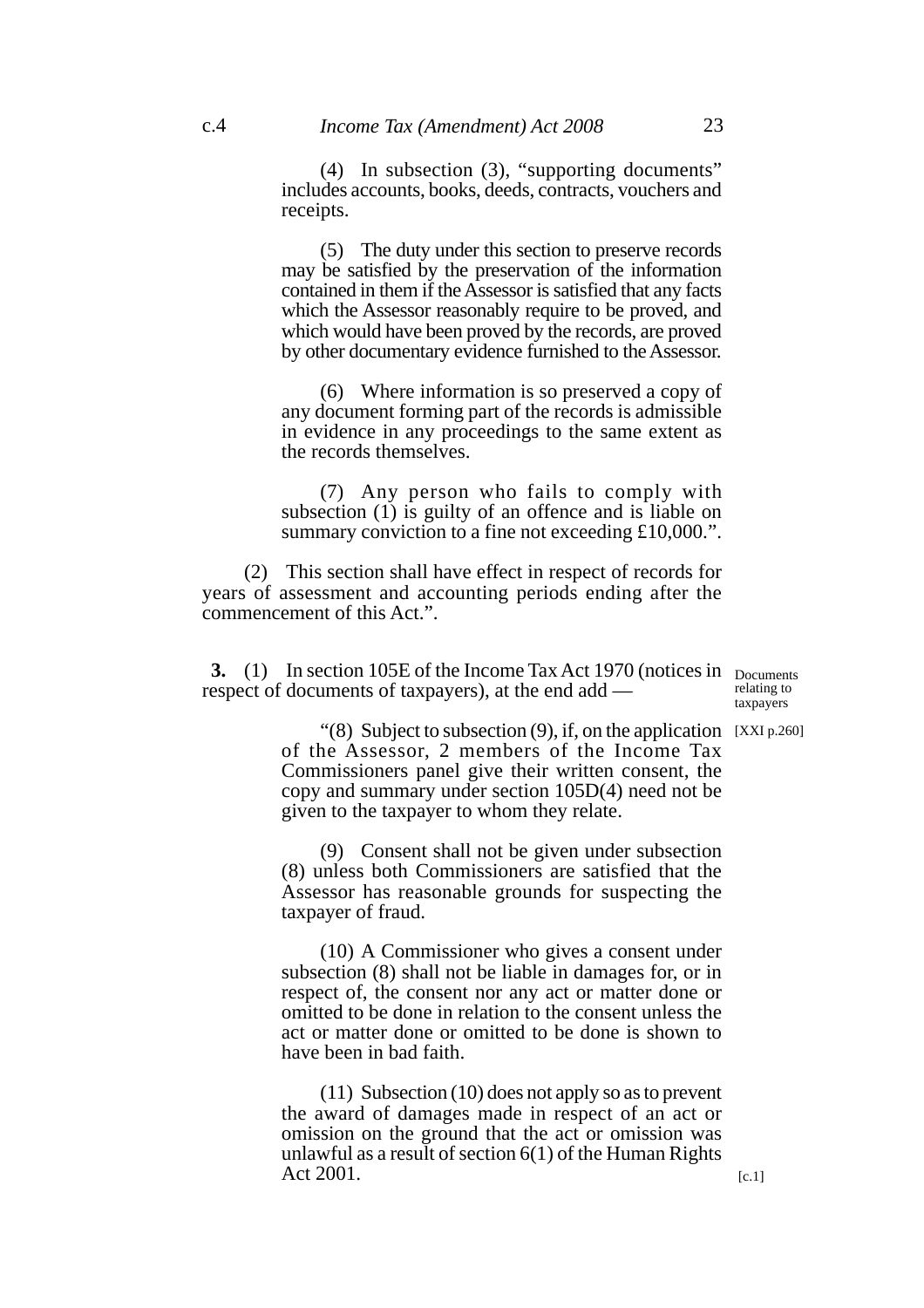(12) Where a consent has been given by the Commissioners under subsection (8), the person to whom the notice is given under section  $105D(2)$  shall not —

- (a) inform the taxpayer, or cause or permit the taxpayer to be informed, that the notice has been given, or
- (b) disclose to any person, or cause or permit to be disclosed to any person (including the taxpayer), any information or matter which is likely to prejudice the inquiry to which the notice relates or the performance of the Assessor's functions.

(13) Subject to the defences in subsection (16), a person who fails to comply with subsection (12) is guilty of an offence and liable on summary conviction to fine not exceeding £5,000 or to custody for a term of 6 months, or to both.

(14) If an offence under subsection (13) is committed by a body corporate and is proved to have been committed with the consent or connivance of, or to be attributable to neglect on the part of, a director, manager, secretary or other similar officer of the body corporate or a person who was purporting to act in such a capacity, that person, as well as the body corporate, is guilty of the same offence and liable to be proceeded against and punished accordingly.

(15) Where the affairs of a body corporate are managed by its members or by agents, subsection (14) applies in relation to the acts and defaults of a member or an agent in connection with the functions of management as if that person were a director of the body corporate.

(16) It is a defence in proceedings for an offence under subsection (13) for the person concerned to satisfy the court —

- (a) that all reasonable precautions were taken and all due diligence was exercised to avoid the commission of the offence by the person concerned and by any person under his control, or
- (b) in the case of an offence in respect of an alleged contravention of subsection (12)(b), that the person concerned did not know or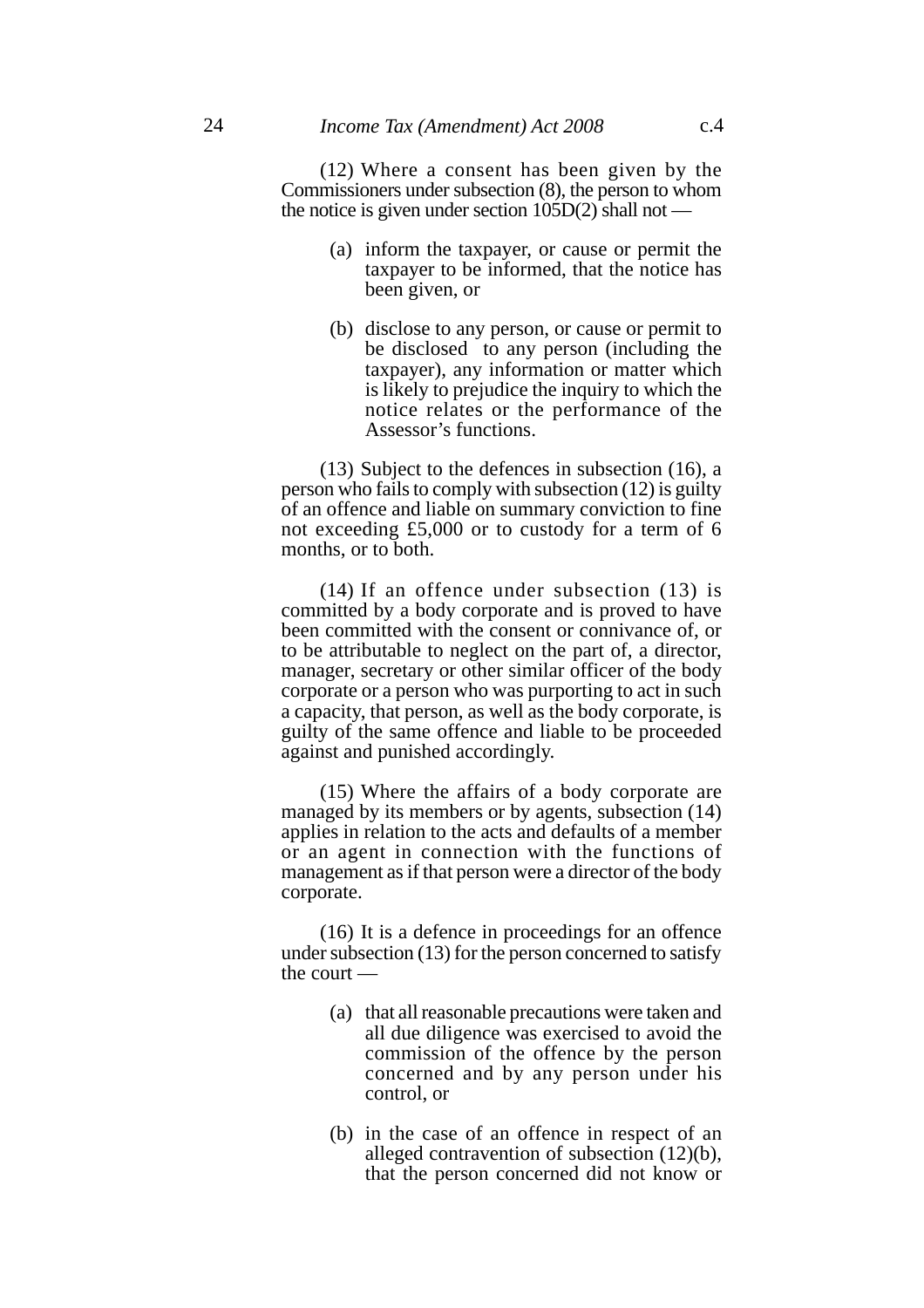suspect that the disclosure was likely to be prejudicial to the inquiry or to the performance of the Assessor's functions.".

- (2) In the Income Tax Act 1970
	- (a) at the end of section 88 (Income Tax Commissioners) add —

"( 23) Commissioners who have given their consent under section 105E(8) in respect of a particular taxpayer shall be disqualified for appointment to hear an appeal by that taxpayer against any assessment or matter that arises out of the circumstances to which that consent applied.".

(b) in section 105D(4), at the beginning insert "Subject to section 105E(8),".

|                                                                                |  |                                                                                                                                                                                                                   | 4. For section 61A of the Income Tax Act 1970 substitute $-$                                                                                                                                                                           | Tax treatment<br>of VAT penalties,<br>etc. |
|--------------------------------------------------------------------------------|--|-------------------------------------------------------------------------------------------------------------------------------------------------------------------------------------------------------------------|----------------------------------------------------------------------------------------------------------------------------------------------------------------------------------------------------------------------------------------|--------------------------------------------|
| "Tax<br>treatment<br>of VAT<br>penalties<br>etc and<br>repayment<br>supplement |  |                                                                                                                                                                                                                   | <b>61A.</b> (1) Where, under —                                                                                                                                                                                                         |                                            |
|                                                                                |  |                                                                                                                                                                                                                   |                                                                                                                                                                                                                                        | [ $XXI p.260$ ]                            |
|                                                                                |  |                                                                                                                                                                                                                   | (a) the Value Added Tax Act 1996;                                                                                                                                                                                                      | [c.1]                                      |
|                                                                                |  |                                                                                                                                                                                                                   | (b) a provision of the Customs and Excise Acts<br>(within the meaning of section 184 of the<br>Customs and Excise Management Act 1986); [c.34]<br><b>or</b>                                                                            |                                            |
|                                                                                |  |                                                                                                                                                                                                                   | (c) any instrument applied to the Island as part<br>of the law of the Island by an order under<br>section 1 of the Customs and Excise Act 1993 [c.7]<br>(including an order under any enactment<br>repealed and replaced by that Act), |                                            |
|                                                                                |  | a person is liable to make a payment by way of surcharge,<br>civil penalty or interest, the payment shall not be allowed<br>as a deduction in computing any income, profits or losses<br>for income tax purposes. |                                                                                                                                                                                                                                        |                                            |
|                                                                                |  | (2) A sum paid to any person by way of<br>supplement under section 79 of the Value Added Tax<br>Act 1996 shall be disregarded for all purposes of income<br>$\max$ ".                                             |                                                                                                                                                                                                                                        |                                            |

**5.** (1) The corporate charge is abolished and accordingly Abolition of sections 14A to 14D of the Income Tax Act 1970 are repealed.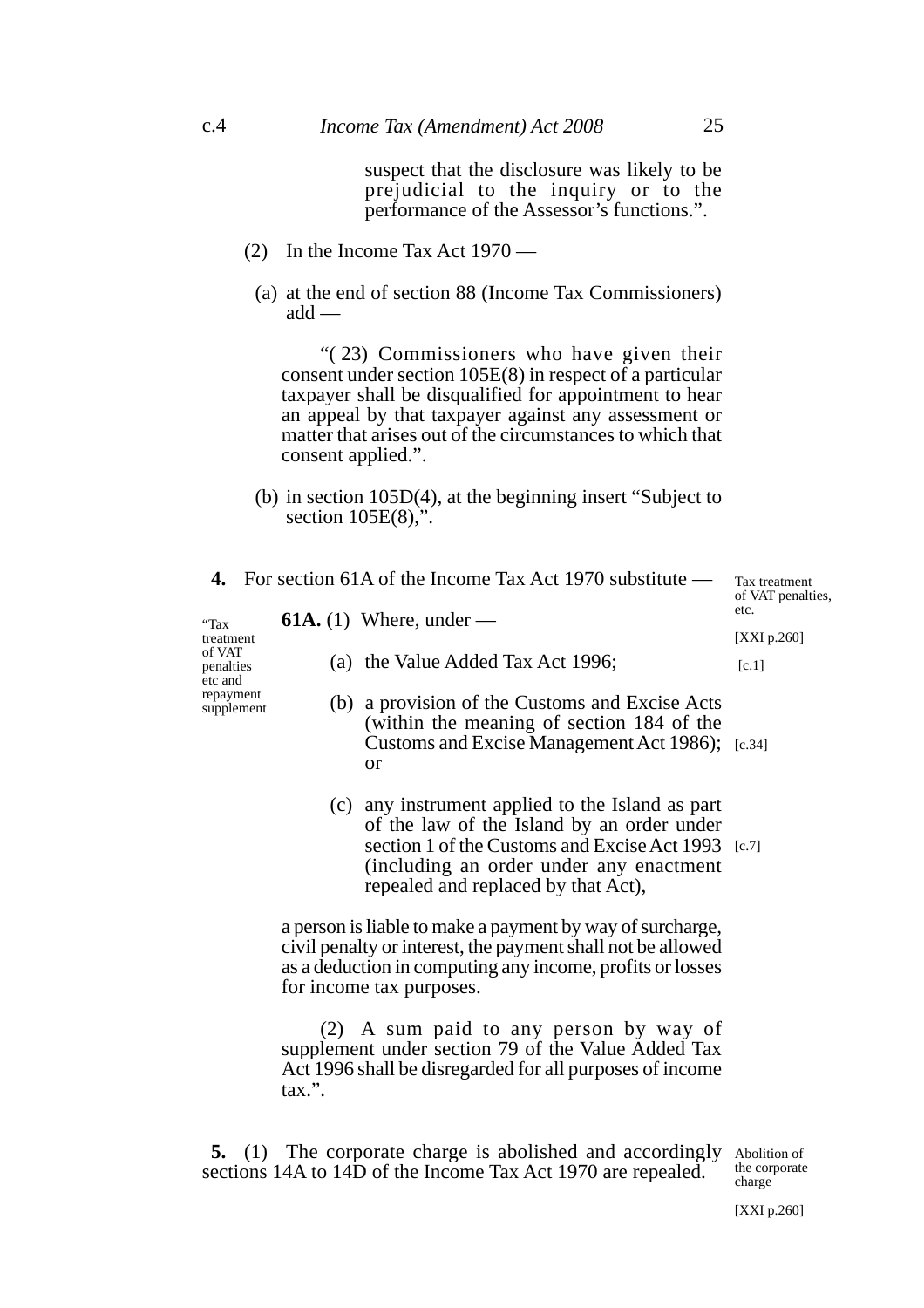(2) Part 1 of the Income Tax (Amendment) Act 2006 is

repealed.

| Deductions in<br>respect of<br>interest<br>payments | <b>6.</b> (1) For section 58(9) of the Income Tax Act 1970<br>$substitute$ —                                                                                                                                                                                                |
|-----------------------------------------------------|-----------------------------------------------------------------------------------------------------------------------------------------------------------------------------------------------------------------------------------------------------------------------------|
| [ $XX$ p.260]                                       | " $(9)$ Subsection $(8)(b)$ shall have effect in respect<br>of a loan if and only if $-$                                                                                                                                                                                    |
|                                                     | (a) the interest payable on the loan is assessable<br>to income tax on the lender; and                                                                                                                                                                                      |
|                                                     | (b) if the lender is a corporate taxpayer, the<br>circumstances specified in subsection (10)<br>apply.                                                                                                                                                                      |
|                                                     | $(10)$ Those circumstances are —                                                                                                                                                                                                                                            |
|                                                     | (a) the corporate taxpayer has a fixed place of<br>business in the Island through which its<br>business is wholly or partly carried on; and                                                                                                                                 |
|                                                     | (b) the loan is arranged and made in the course<br>of that business.                                                                                                                                                                                                        |
| $[c.16]$                                            | (11) Interest will not be allowed under this section<br>on a loan the purpose or one of the purposes of which is<br>the reduction of the liability of any person to income<br>tax and the provisions of Schedule 1 to the Income Tax<br>Act 1980 shall apply accordingly.". |
|                                                     | This section shall have effect in respect of the amount<br>(2)<br>of any loan paid on or after the date on which this section comes<br>into operation whether the arrangement for the loan was made<br>before or after that date.                                           |
|                                                     |                                                                                                                                                                                                                                                                             |

# *Confirmation and replacement of temporary orders*

**7.** (1) The Income Tax (Corporate Taxpayers) (Temporary Taxation) Order 2006 is confirmed for the purposes of section 15(4)(a) of the Income Tax Act 1995. Corporate taxpayers [XXI p.260]

- (2) In section 2N of the Income Tax Act 1970
	- (a) in subsection (2), after "1931" add "and includes a 2006 company";
	- (b) after subsection (3) add —

 $[c.4]$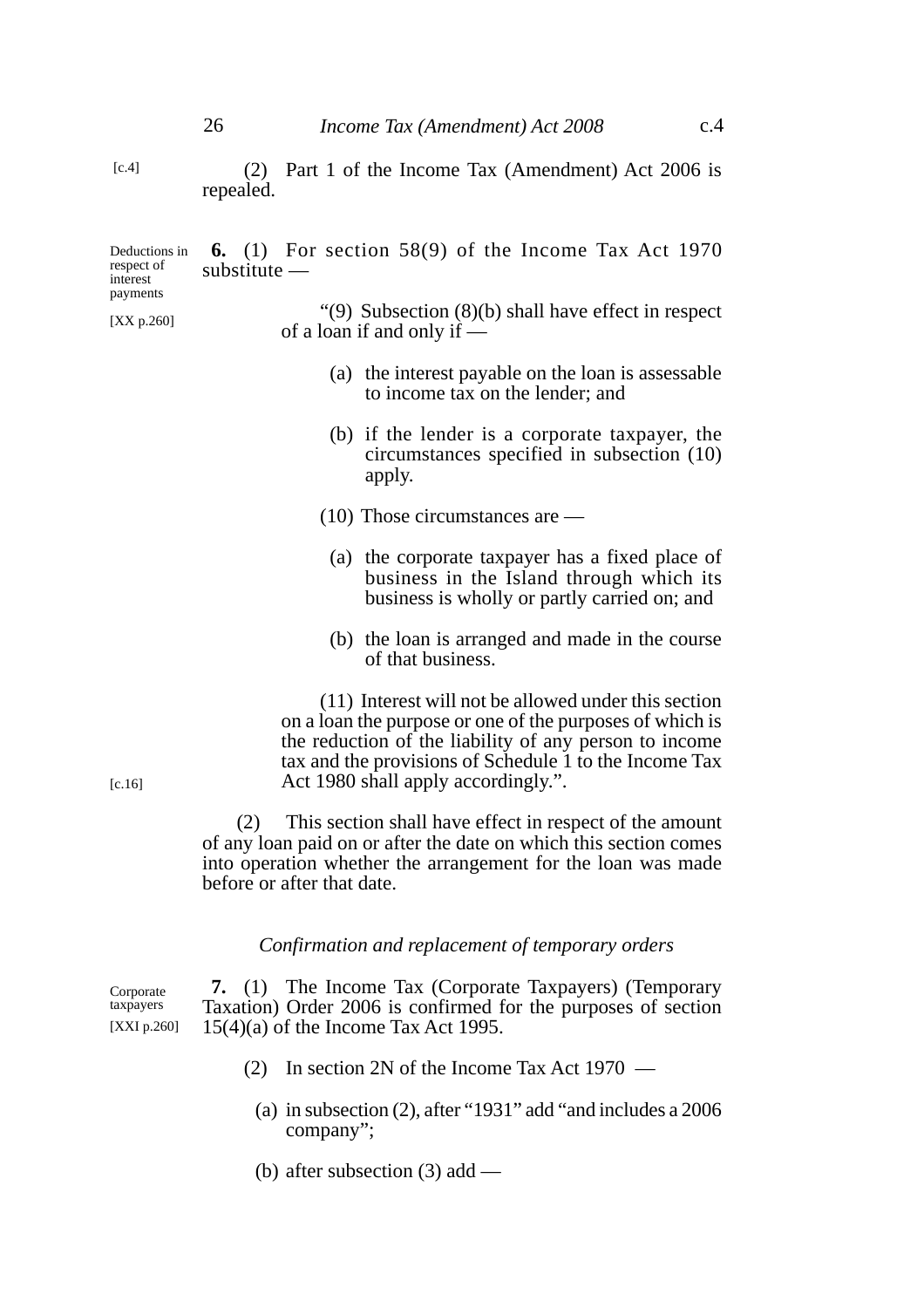#### c.4 *Income Tax (Amendment) Act 2008* 27

"(4) In this Act, "2006 company" means a company incorporated, continued or re-registered under the Companies Act 2006.".

(3) After section 62B of the Income Tax Act 1970 insert —

**62C.** (1) The Assessor may at any time cause a notice "Production and auditing to be served on any corporate taxpayer requiring that of corporate taxpayer to deliver to the Assessor within such reasonable period as is specified in the notice such accounts in respect of such accounting period as the notice requires. of accounts

> (2) Subsections (2) to (4) of section 62B shall apply in respect of a notice served under this section as they apply in respect of a notice served under that section.

> (3) The generality of this section is not limited by section 62B, B84 or any other provision of the Income Tax Acts.".

(4) In section 119E of the Income Tax Act 1970 at the end add —

> "(8) Where a corporate taxpayer is the surviving company in respect of a merger which has taken place under Part X of the Companies Act 2006, the  $[c.13]$ accounting period in respect of that corporate taxpayer ends and a new accounting period begins upon the issue of a certificate of merger under section 154 of the 2006 Act.

In this subsection, "merger" and "surviving company" each has the meaning given by section 152 of the Companies Act 2006.".

(5) After section 2P of the Income Tax Act 1970 insert —

of accounts taxpayer

**2PA.** (1) Income arising or accruing to any person "Production and auditing residing in the Island and derived from any income of corporate distribution paid by a corporate taxpayer resident in the Island shall be income in respect of which income tax is imposed by this Act for the purposes of section 2.

> (2) Where an income distribution takes a nonmonetary form, an amount equal to whatever is the cash equivalent of the income distribution is income in respect of which income tax is imposed by this Act for the purposes of section 2.

taxpayer

[c.13]

[XX p.260]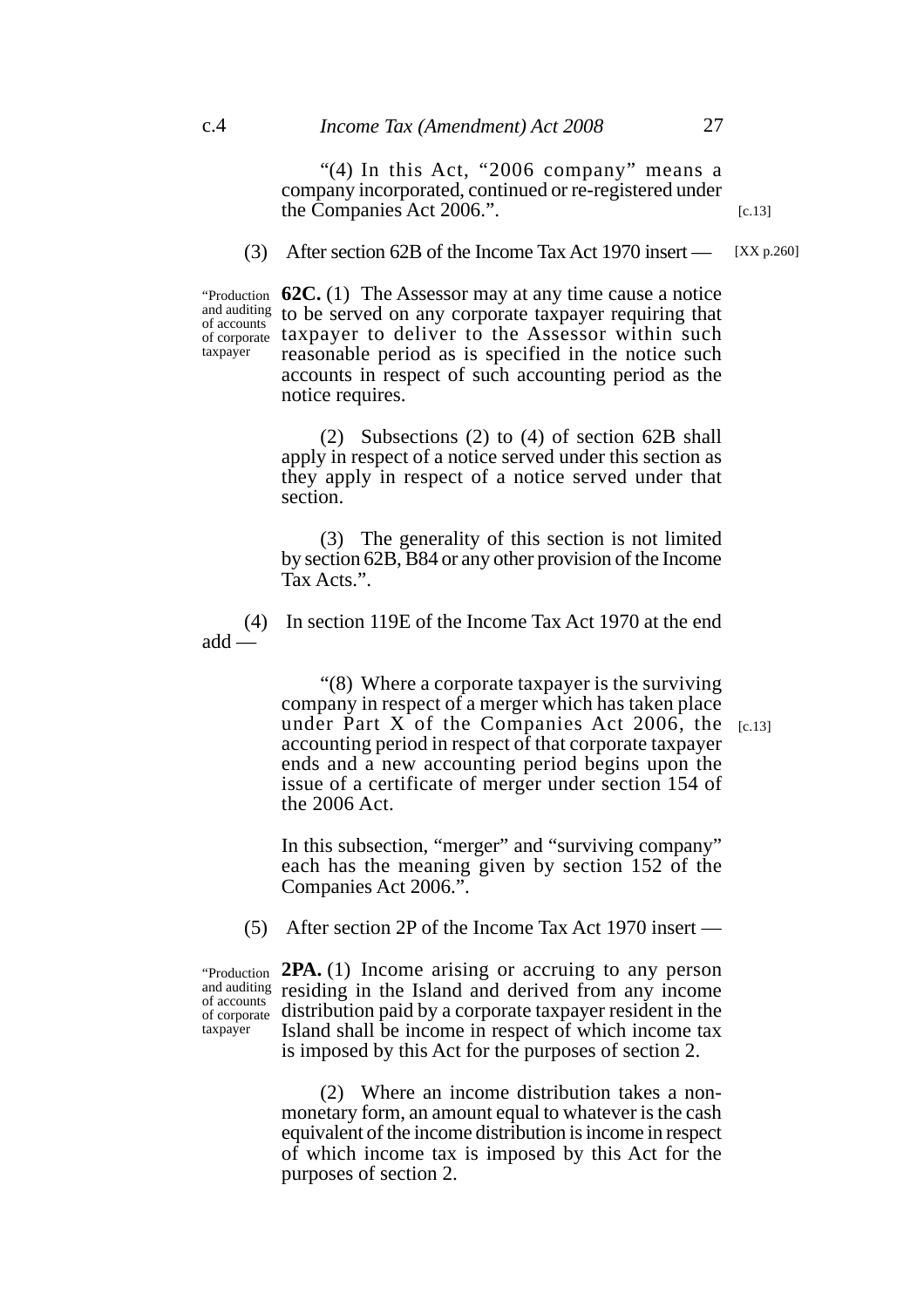(3) The cash equivalent of an income distribution is deemed to be the market value of the asset transferred at the time of transfer (where an asset is transferred by a corporate taxpayer) or the amount of debt incurred (where the corporate taxpayer incurs a debt).

(4) For the avoidance of doubt, a payment made by a corporate taxpayer to or for the benefit of another corporate taxpayer in the same group shall not be treated as an income distribution for the purposes of this section provided that the whole of such payment is used to discharge (in whole or in part) the liability of that other corporate taxpayer to pay the distributable profits charge payable under section 13.

(5) In this section —

"distribution" means —

- (a) the direct or indirect transfer of any assets of a corporate taxpayer, other than the corporate taxpayer's own shares, to or for the benefit of a member of the corporate taxpayer; or
- (b) the incurring of a debt by a corporate taxpayer to or for the benefit of a member of the corporate taxpayer,

in relation to shares held by a shareholder, or the entitlements to distributions of a member who is not a shareholder, and whether by means of —

- (i) the payment of a dividend;
- (ii) the purchase of an asset;
- (iii) the purchase, redemption or other acquisition of shares;
- (iv) the transfer or assignment of indebtedness,

or otherwise;

|  |  | "group" shall be construed in accordance with |  |
|--|--|-----------------------------------------------|--|
|  |  | Schedule 2 to the Income Tax Act 1980;        |  |

(a) the corporate taxpayer's income from its current accounting period; or

[c.16]

<sup>&</sup>quot;income distribution" means a distribution made from —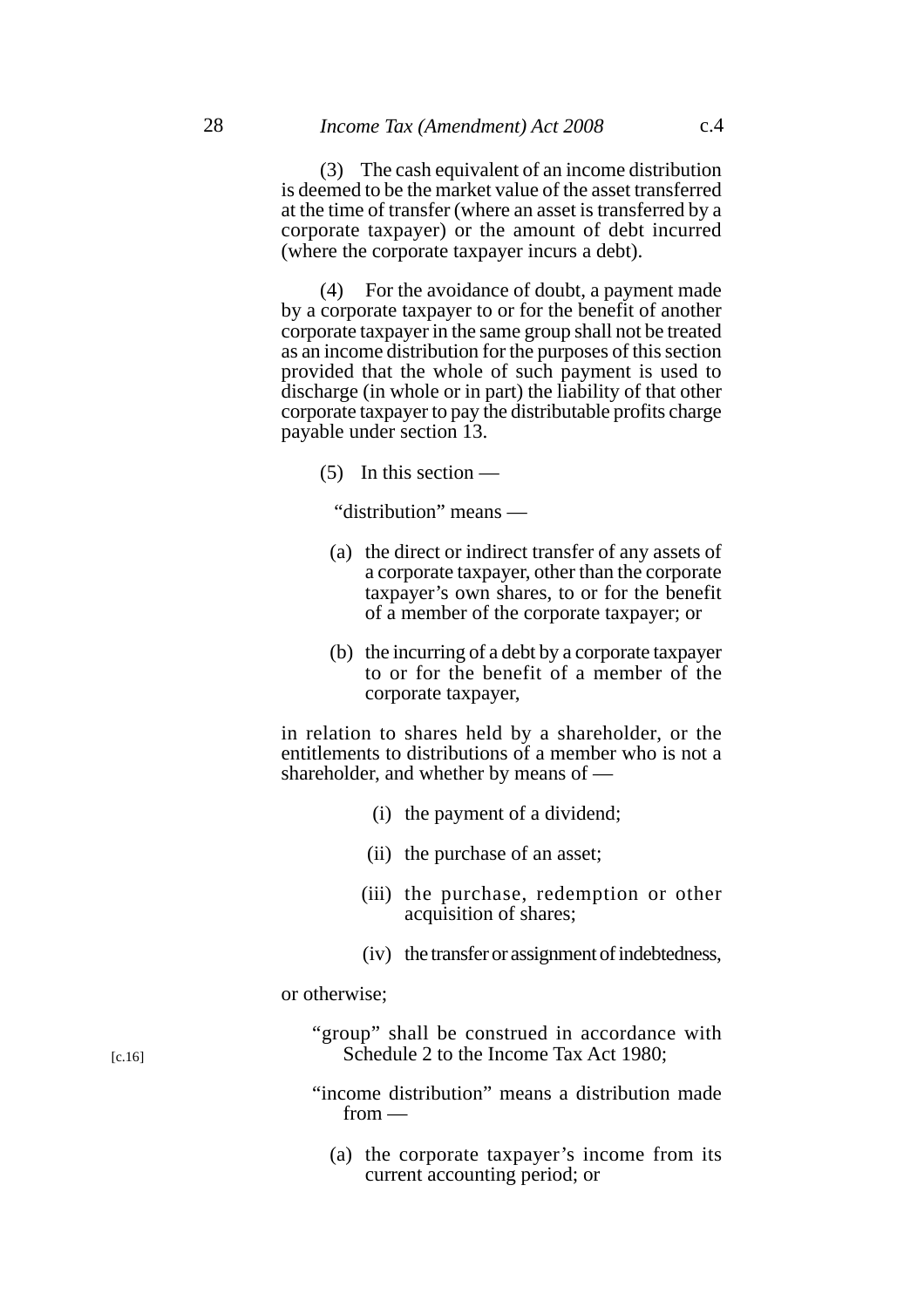#### c.4 *Income Tax (Amendment) Act 2008* 29

- (b) the undistributed profits of the corporate taxpayer from an earlier accounting period;
- "member" shall be construed in accordance with section 12(7).

(6) This section does not prejudice the generality of section 2.".

(6) In section 120 of the Income Tax Act 1970, at the beginning insert —

> ""2006 company" has the meaning given in section 2N;".

(7) This section shall be deemed to have come into operation on 1 November 2006 and shall apply in respect of —

- (a) that part of the year of assessment; or
- (b) in the case of a corporate taxpayer, that part of the accounting period,

commencing on that date and ending on 5 April 2007 and in respect of every subsequent year or, as the case may be, period.

**8.** (1) The Income Tax (Netherlands) (Temporary Taxation) Confirmation Order 2006 ("the Order") is confirmed.

of order in respect of the **Netherlands** 

(2) The Order shall, from the date on which this section comes into operation, continue in operation as a permanent order.

(3) Subsections (3) to (6) of section 15 of the Income Tax Act 1995 (expiry of orders) do not have effect in respect of this section or the Order.

(4) The Treasury may exercise the enabling powers in subsections (1) and (2) of section 15 of the 1995 Act to amend, revoke or replace the Order and subsection (3) of this section shall apply in respect of any such exercise of those enabling powers.

**9.** (1) The Income Tax (Retention of Tax and Exchange of Confirmation Information) (Temporary Taxation) (Amendment) Order 2007 ("the Order") is confirmed.

of order in respect of tax retention and exchange of information

(2) The Order shall, from the date on which this section comes into operation, continue in operation as a permanent [S.D. 01/07]order.

[S.D. 167/06]